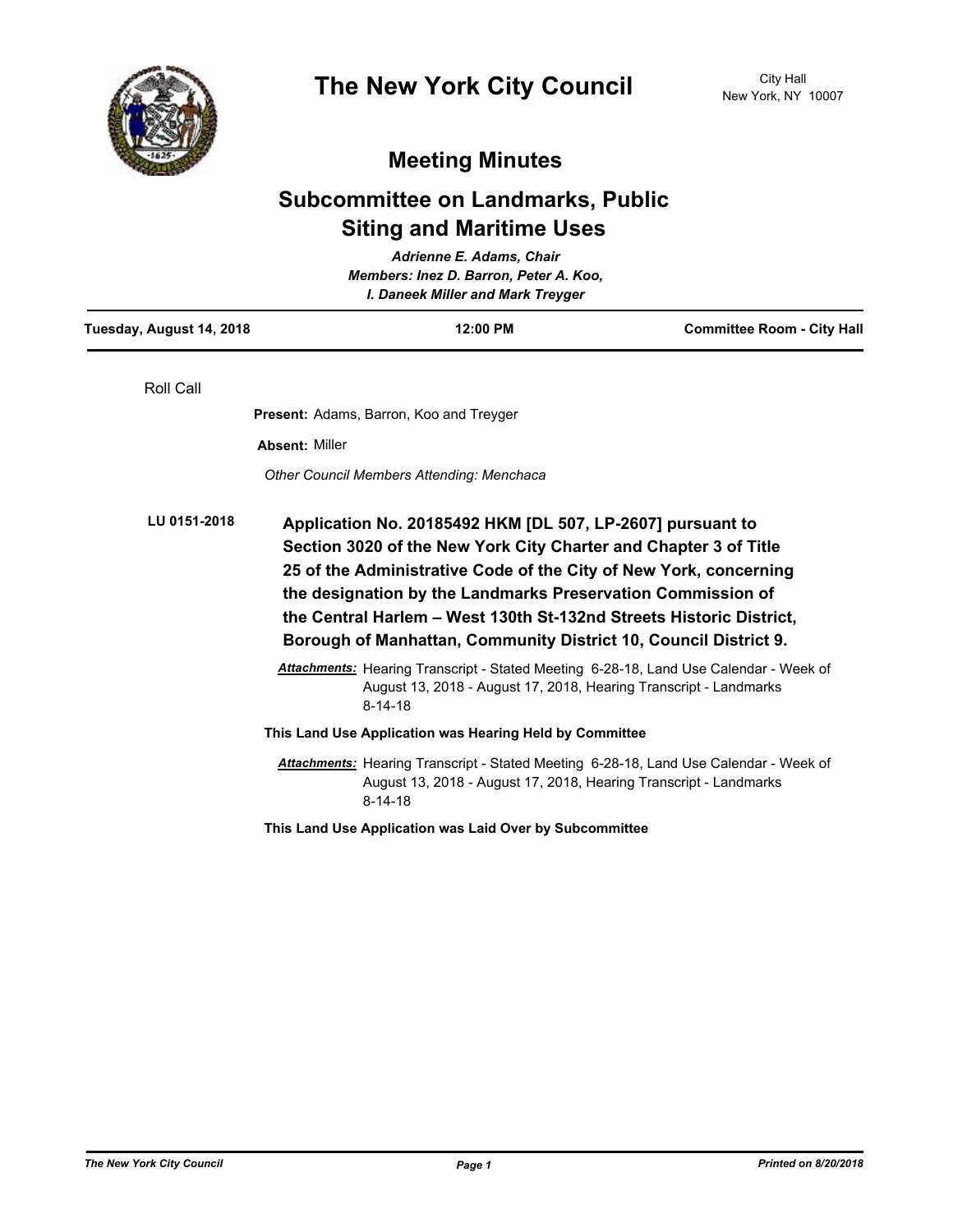| LU 0152-2018 | Application No. 20185493 HIQ [DL 507, LP-2609] pursuant to<br>Section 3020 of the New York City Charter and Chapter 3 of Title<br>25 of the Administrative Code of the City of New York, concerning<br>the designation by the Landmarks Preservation Commission of<br>the Firehouse, Engine Companies 264 & 328/Ladder Company<br>134 located at 16-15 Central Avenue (Block 15559, p/o Lot 25) as<br>an historic landmark, Borough of Queens, Community District 14,<br><b>Council District 31.</b><br>Attachments: Hearing Transcript - Stated Meeting 6-28-18, Land Use Calendar - Week of |
|--------------|-----------------------------------------------------------------------------------------------------------------------------------------------------------------------------------------------------------------------------------------------------------------------------------------------------------------------------------------------------------------------------------------------------------------------------------------------------------------------------------------------------------------------------------------------------------------------------------------------|
|              | August 13, 2018 - August 17, 2018, Hearing Transcript - Landmarks<br>$8 - 14 - 18$                                                                                                                                                                                                                                                                                                                                                                                                                                                                                                            |
|              | This Land Use Application was Hearing Held by Committee                                                                                                                                                                                                                                                                                                                                                                                                                                                                                                                                       |
|              | Attachments: Hearing Transcript - Stated Meeting 6-28-18, Land Use Calendar - Week of<br>August 13, 2018 - August 17, 2018, Hearing Transcript - Landmarks<br>$8 - 14 - 18$                                                                                                                                                                                                                                                                                                                                                                                                                   |
|              | This Land Use Application was Laid Over by Subcommittee                                                                                                                                                                                                                                                                                                                                                                                                                                                                                                                                       |
| LU 0153-2018 | Application No. 20185494 HIQ [DL 507, LP-2610] pursuant to<br>Section 3020 of the New York City Charter and Chapter 3 of Title<br>25 of the Administrative Code of the City of New York, concerning<br>the designation by the Landmarks Preservation Commission of<br>the 53rd (now 101st) Precinct Police Station located at 16-12 Mott<br>Avenue (Block 15557, Lot 4) as an historic landmark, Borough of<br>Queens, Community District 14, Council District 31.                                                                                                                            |
|              | Attachments: Hearing Transcript - Stated Meeting 6-28-18, Land Use Calendar - Week of<br>August 13, 2018 - August 17, 2018, Hearing Transcript - Landmarks<br>$8 - 14 - 18$                                                                                                                                                                                                                                                                                                                                                                                                                   |
|              | This Land Use Application was Hearing Held by Committee                                                                                                                                                                                                                                                                                                                                                                                                                                                                                                                                       |
|              | Attachments: Hearing Transcript - Stated Meeting 6-28-18, Land Use Calendar - Week of<br>August 13, 2018 - August 17, 2018, Hearing Transcript - Landmarks<br>$8 - 14 - 18$                                                                                                                                                                                                                                                                                                                                                                                                                   |

**This Land Use Application was Laid Over by Subcommittee**